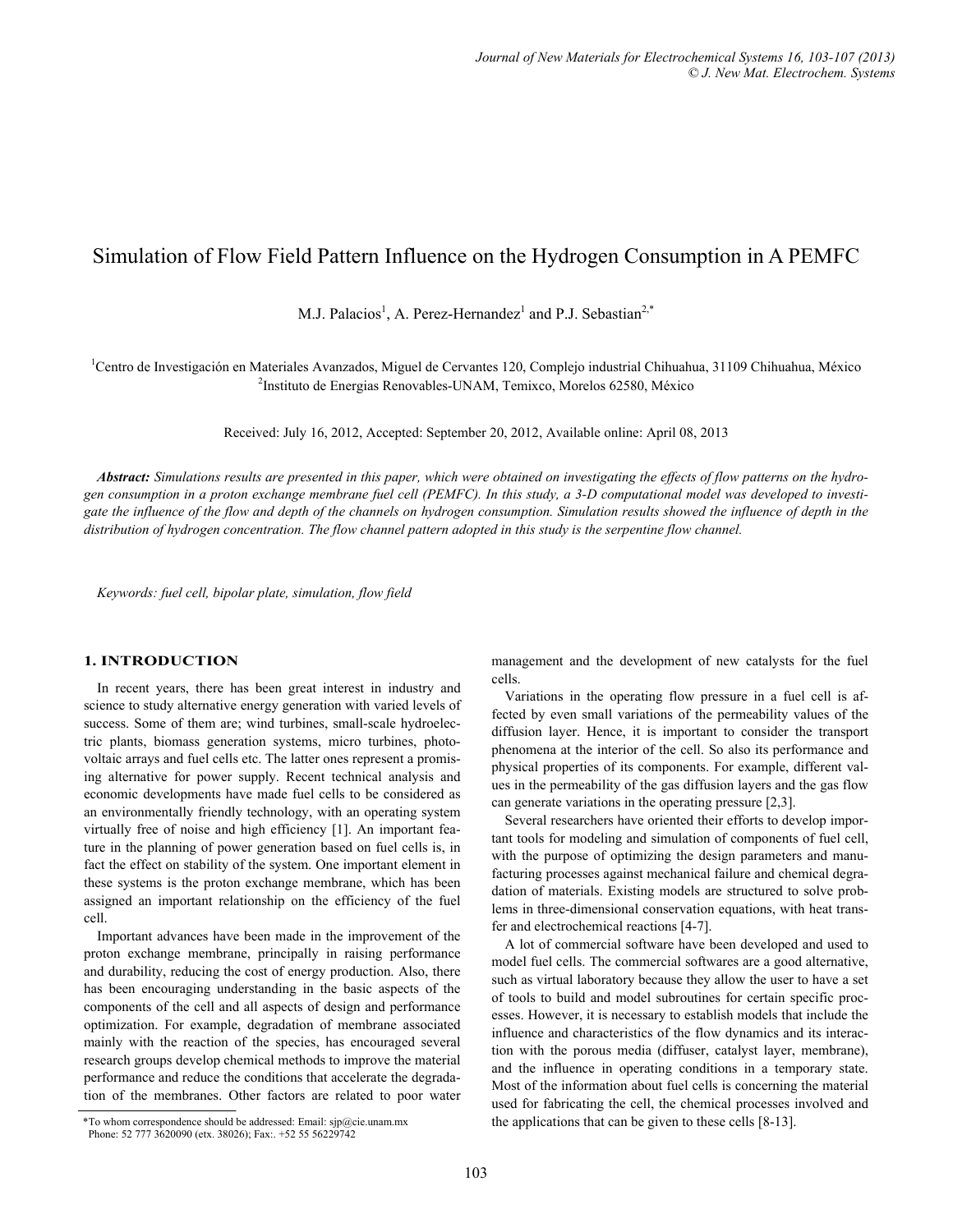A fuel cell is a device that consists of two regions defined as anode and cathode. Between the cathode and the anode there are the membrane and catalyst layers. Hydrogen flows into the anode and is dissociated into protons and electrons. The protons are transported through the membrane to the region of the cathode, while electrons flow through an external circuit to generate electricity. Finally, the protons and electrons combine in the region of cathode with oxygen to produce water [14].

The mathematical modeling of a fuel cell can be achieved by solving the 3 dimensional conservation equations for mass, momentum and energy and the equation that contemplates the associated chemical reactions. Furthermore, from the viewpoint of chemical or physical processes that could occur in a fuel cell there have been proposed sub-models. The use these sub-models are important to differentiate between types of analysis done from one cell to another, because the results can be very different. Currently, there exist a large number of fuel cell models, but only a few describing the operation of the fuel cell, this is due to the complexity and the relationship among the processes that take place inside the fuel cell at macro and microscopic level. Therefore the use of models or sub-models oriented to a specific solution may be helpful.

These models do not permit the most detailed understanding of chemical and electrochemical processes, electrical flow, heat generation etc. in a fuel cell simultaneously. This is due to existing computational limitations. This urges the necessity to continue exploring and implementing models whose methodology allows a detailed understanding of the electrochemical processes and their interaction with the dynamic changes taking place during the operation of a fuel cell.

# **2. THE THREE-DIMENSIONAL MODEL**

### **2.1. Model Description and Assumptions**

In this paper, the computational model contemplates the flow channel region of the bipolar plate with a serpentine type configuration, which simulates the distribution of  $H_2$  gas across the electrode surface. A second region is the diffusion layer, where the gas is transported or transferred via diffusion and convective transport through a porous medium. A third region is the catalytic layer where it occurs dissociation of hydrogen molecules into hydrogen ions and electrons. This study was conducted to determine the influence of geometry on flow dynamics and the distribution of the concentration of  $H_2$  in a fuel cell model.

Figure 1 shows schematically the three regions considered in the model. The active area, that is to say the area of the electrode surface in the computational domain, is 40 mm long and 40 mm wide.

## **2.2. The Model Considerations**

 The following assumptions were done in the computational model

- 1. Steady State
- 2. Effect of gravity on the system is negligible
- 3. Isothermal system
- 4. Laminar flow

 5. The permeability of the catalytic layer is equal to the diffusion layer

- 6. The formation of liquid water is not considered
- 7. Compressible ideal gas flow



Figure 1. The geometrical model

### **2.3. The Governing Equations**

 In this model we considered the conservation equations of mass, momentum and energy for the area of geometric domain. Additionally we contemplated a term due to the electrochemical reaction in the domain of the catalyst layer corresponding to the dissociation of hydrogen in the domain. For this we integrated the available functions in the program Fluent for the model.

## **2.4. The reaction**

The breaking of a chemical bond requires energy, inversely when a bond is formed energy is released. In the early stages of a chemical reaction the energy released during formation of the chemical bond is not enough to break the bond again. It needs extra energy, which is considered to be coming from the kinetic energy of the molecules [3]. Thus, the molecules must collide with enough force to provide this extra energy. Only a small fraction of all collisions have sufficient kinetic energy so that the reaction takes place, hence the speed of reaction is low.

The hydrogen evolution reaction is performed in the same way and it is very important in the functioning of fuel cells based on H2. Therefore, it is important to understand the chemical and electronic states of the species absorbed on the surface of the electrocatalyst, as this largely determines the efficiency of a fuel cell. The catalytic layer has two functions. First, it provides the surface where the hydrogen molecules are dissociated and second, it serves as an electrical conductor for the external circuit. These characteristics that define the catalytic active sites where the decomposition of  $H_2$ is carried out as follows:

# $H_2 + A \rightarrow 2H^+ + A + 2e^-$

Where, A is defined as the active site.

Since  $H_2$  is a gaseous substance it is defined as the substance that is trapped in a solid (porous medium of the fuel cell). Thus, the monatomic hydrogen originates from the gas phase and prevents the dissemination of the same to the diffusion layer and the distribution channel of the bipolar plate. On the other hand, the active sites identified as A, have no reaction with the gas phase and only appear as an inert body, which can absorb the energy released in the reaction [4].

The reaction mechanism considers that the systems (fuel cells)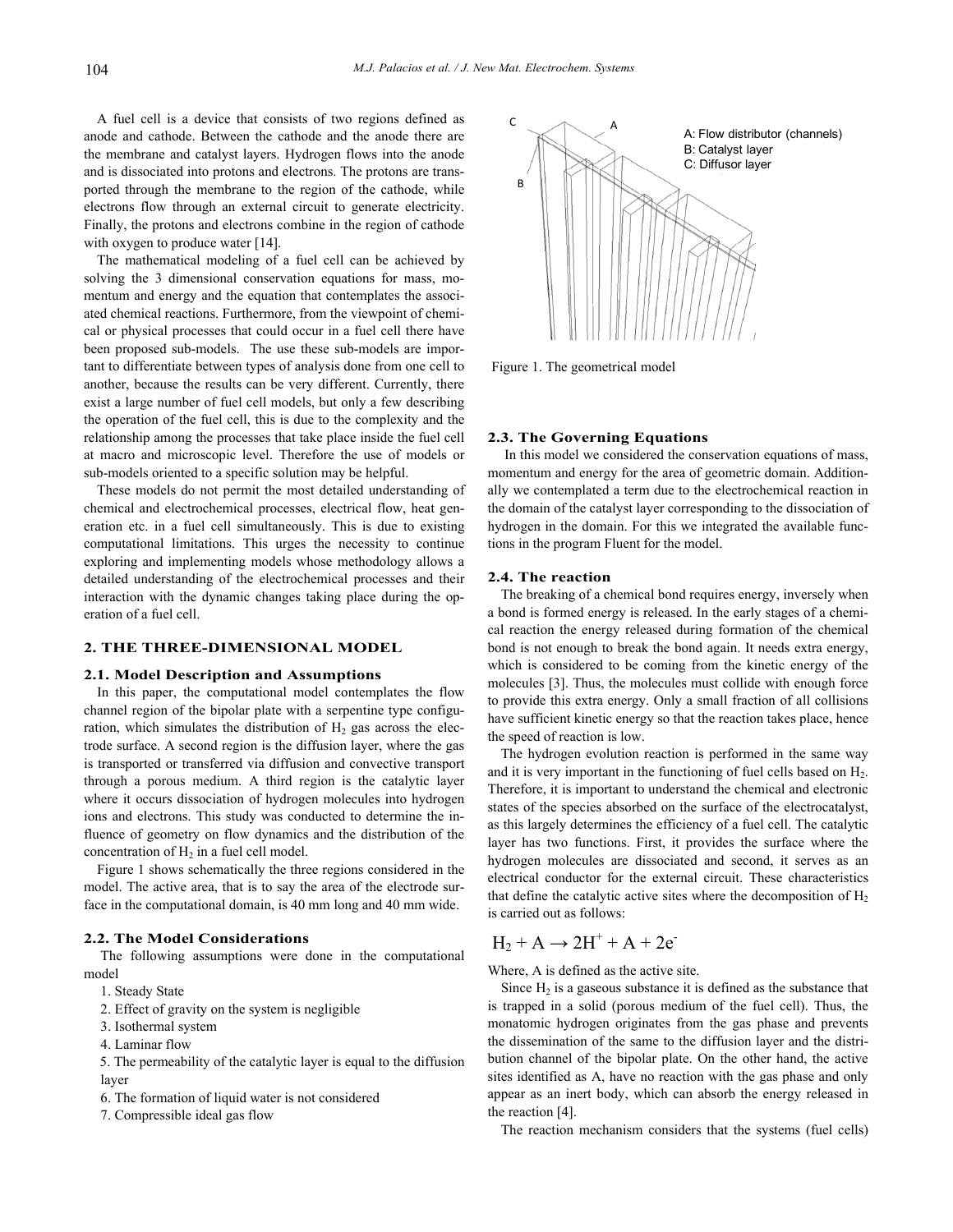

Figure 2. Detail of the mesh

rarely operate with 100% pure substance. A hydrogen fuel cell is humidified to keep the humidity of the membrane. The system considers an isothermal type process, open flow with a pure substance with variations in pressure and therefore density and concentration are minimum. Likewise, the Fluent software can solve n-1 equations of transport of chemicals for a chemical system with n as the sum of all mass fractions which is always equal to 1, obviously in a system with a single substance does not resolve any transport equation [5]. The reaction rate used was described earlier, and assumes that the reaction mechanism only considers the uniform concentration of  $H_2$ . For the solution process, this equation was integrated with FLUENT to generate a program in C language.

## **2.5. The Porous Media**

Both the diffusion layer and the catalytic layer are assumed as porous media, allowing the convective motion of hydrogen molecules through them. For both layers it is assumed isotropic permeability of  $1x10^{-12}$  m<sup>2</sup>. Since the diffusion layer is a good conductive medium, this allows the transport of electrons between the collector plate and the catalytic layer. Normally this material is made of carbon paper or cloth, suitable due to its conductive properties and resistance to corrosion.

Unlike Kumar et al. [2], in this case FLUENT facilitated us with the incorporation of models for porous media including Darcy's law and the inertial resistance, which allows the definition of the boundary conditions for all porous areas and setting the values of the diffusivities. It is worth mentioning that due to the assumption of isotropy, the three corresponding diffusivities in each direction are equal.

|  | 2.6. The Boundary Conditions |
|--|------------------------------|
|  |                              |

| Operating   | Inlet Flow                  | Operating | Flow      |
|-------------|-----------------------------|-----------|-----------|
| Temperature |                             | Pressure  | Direction |
| 350 K       | $2.5 \times 10^{-7}$ [kg/s] | 2 atm.    | Normal    |

#### **2.7. Operation of the Cell**

To evaluate the performance or efficiency of the cell, hydrogen consumption was calculated using a mass balance relating to flow into and out of the model system. In turn, the flows were determined from the flow report of the mass fraction of species by the software.



Figure 3. Details of the full mesh

## **3. RESULTS AND DISCUSSION**

#### **3.1. Validation**

To validate the model and the methodology adopted in this study, we simulated the conditions used in the work reported by Kumar et al. [2]. They conducted simulations, which were validated with experimental results. The geometrical model corresponds to a channel width of 1.5 mm, channel spacing of 0.5 mm and a depth of 1.5 mm. The thickness of the diffusion and catalytic layer were 0.25 mm and 0.05 mm respectively. The overall dimensions of the cell were 40 mm x 40 mm x 1.8 mm. Figure 2 and 3 show details of the mesh generated in the geometric model of the present study.

As a first step, the code validation was carried out by numerical determination of the global analysis of continuity, momentum and heat transfer. Also, it took into account the relative difference with respect to the numerical solution regardless of the mesh. Finally, the results presented are based on the mesh dependence criterion analyzed.

The hydrogen consumption was calculated as 82.6% compared to 84.8% reported in the literature [2], representing a 2.6% difference, which can be justified because of the difference in the methodology adopted. Having these results we proceeded to carry out the simulation of the problem as the case study, whose parameters are listed below.

| Parameter                               | Value             |
|-----------------------------------------|-------------------|
|                                         |                   |
| Diffusion layer thickness               | $0.11 \text{ mm}$ |
| Porosity                                | $80\%$            |
| Catalyst layer thickness                | $0.012$ mm        |
| Separation between channels             | $0.4 \text{ mm}$  |
| Distribution channels of square section | 0.8 mm            |

Figure 4 shows the molecular hydrogen concentration  $(kmol/m<sup>3</sup>)$ in the cell, at the plane that divides the diffusion layer and the bipolar plate. There is a gradual decrease in concentration from the corner near the entrance towards the other parts of the channels, but since the exit is not diagonally opposite to the entrance, this distribution is distorted towards the corner near the exit. The hydrogen consumption determined in this case study was only 20.4%, which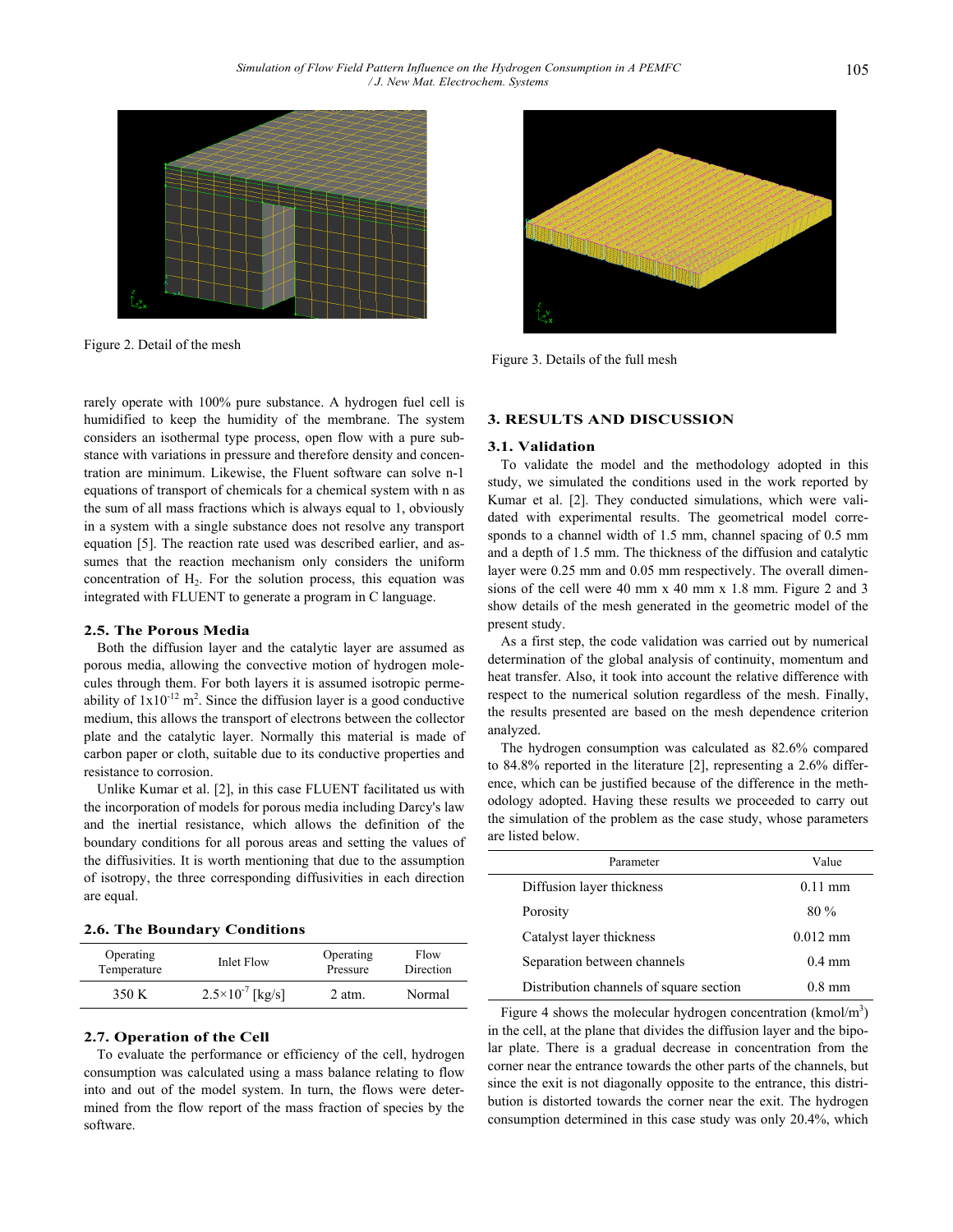





Figure 5. The flow path lines

represents low fuel utilization. This is attributed to the cell size of the case study, the thickness of the diffusion layer and the catalyst layer, with the catalytic layer thickness having the greatest influence as it relates directly to the amount of active sites to carry out the reaction and mass transport of hydrogen flow.

Figure 5 shows the trajectory of the fluid particles. It is pertinent to note that there is no defined stream channel because the gas can flow over the separation of the channels through the porous media. This cross flow with the  $H_2$  oxidation reaction generates the distribution of  $H_2$  concentration observed in Figure 4. With these flow dynamic characteristics, the design of flow distributor in a fuel cell becomes important for the transport of the fluid for distribution on the active sites of the catalytic layer. It has been found in the literature [15-18] several studies on different aspects of the flow.

Figure 6 shows the flow velocity contour plots throughout the flow distributor. It is observed in the inflow region the formation of zones of low speed fluid, which has implications on the transport of fluid to the active sites of the catalytic layer. The existence of these low velocity zones or vortex (recirculation) generates an effect of high pressure in this area, reducing the mass transfer to the catalytic layer. Likewise, the cross flow around the geometric domain is



Figure 6. The velocity contours

low. This figure also highlights the influence of geometry on flow dynamics in the change of direction of the coil. Reynolds number was obtained as a function of inlet velocity of the fluid and the depth of channels. The kinematic viscosity of hydrogen at 20 °C is  $9.6 \times 10^{-5}$  m<sup>2</sup>s<sup>-1</sup>, this value was considered as constant. Therefore, the inlet Reynolds numbers is:

Re = 
$$
\frac{\rho HV}{\mu}
$$
 =  $\frac{(0.0008m)(0.35m/s)}{(9.6 \times 10^{-5}m^2/s)}$  = 2.9

However, if we consider the average velocity until half the length of the channel from the entrance, we will have the Reynolds number as:

Re = 
$$
\frac{\rho HV}{\mu}
$$
 =  $\frac{(0.0008m)(0.233m/s)}{(9.6 \times 10^{-5} m^2/s)}$  = 1.9

These low Reynolds numbers imply a laminar flow in the channels of bipolar plate in the geometric model.

Figure 7 shows the variation of flow velocity across the coil. It is noted that the level of speed in the curve showing the recirculating flow region is in blue, which is characterized by a low convective mass transport to the porous zone, accompanied by areas of increased pressure, which reduces the efficiency of the cell. The effect of recirculation zones within the flow channels is strongly determined by the size of channels and the processes of diffusion and convection to the porous media affecting the main flow in the channel.